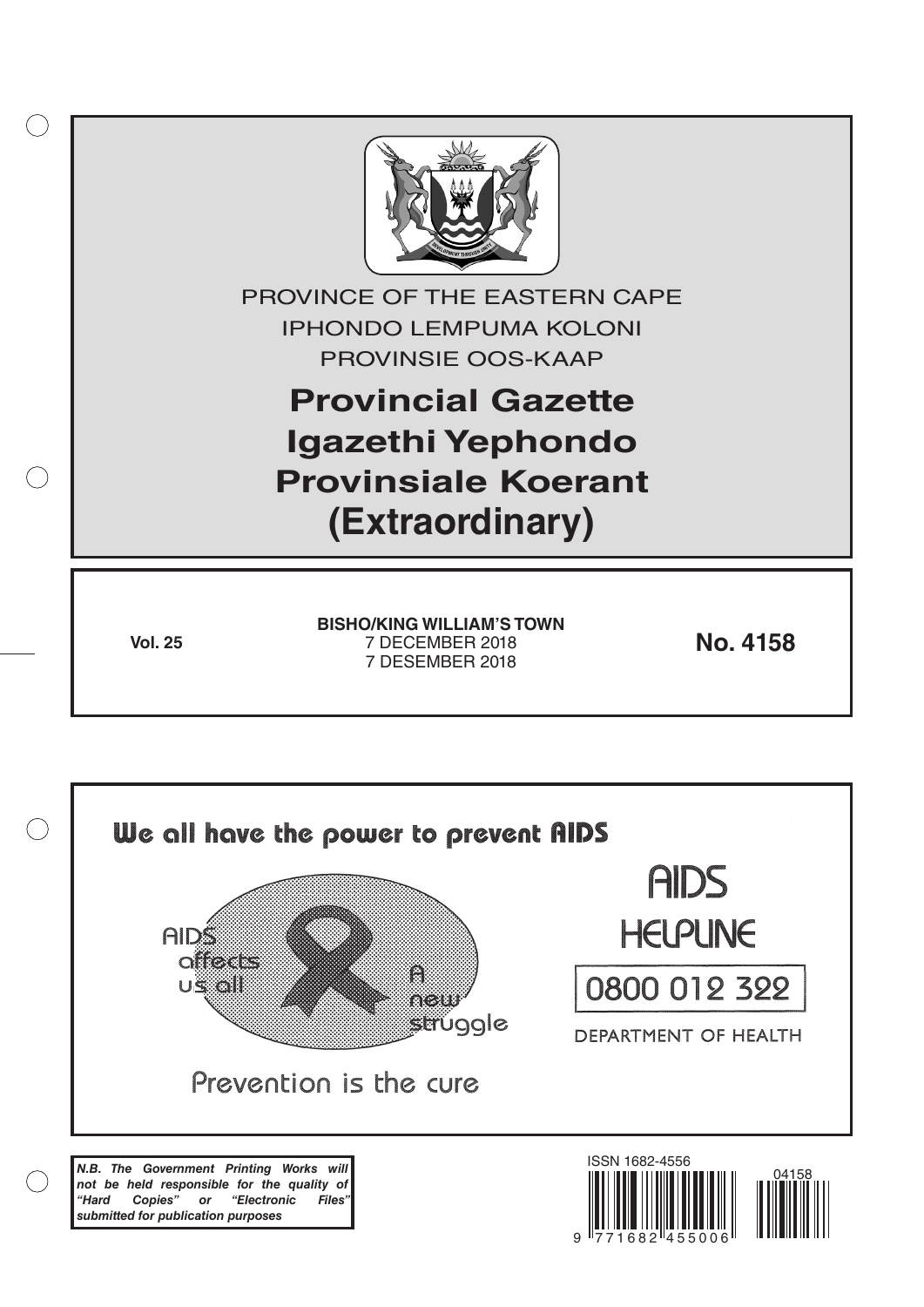# **IMPORTANT NOTICE:**

**The GovernmenT PrinTinG Works Will noT be held resPonsible for any errors ThaT miGhT occur due To The submission of incomPleTe / incorrecT / illeGible coPy.**

**no fuTure queries Will be handled in connecTion WiTh The above.**

# **CONTENTS**

|            |                                                                                                       | Gazette<br>No | Paae<br>No. |
|------------|-------------------------------------------------------------------------------------------------------|---------------|-------------|
|            | <b>LOCAL AUTHORITY NOTICES • PLAASLIKE OWERHEIDS KENNISGEWINGS</b>                                    |               |             |
| 272<br>273 | Eastern Cape Liquor Act (10/2003): Notice of lodgement of applications for transfer of certificate of | 4158          |             |
|            |                                                                                                       | 4158          |             |
| 274        | Eastern Cape Liquor Act (10/2003): Notice of lodgement of applications for removal of certificate of  | 4158          |             |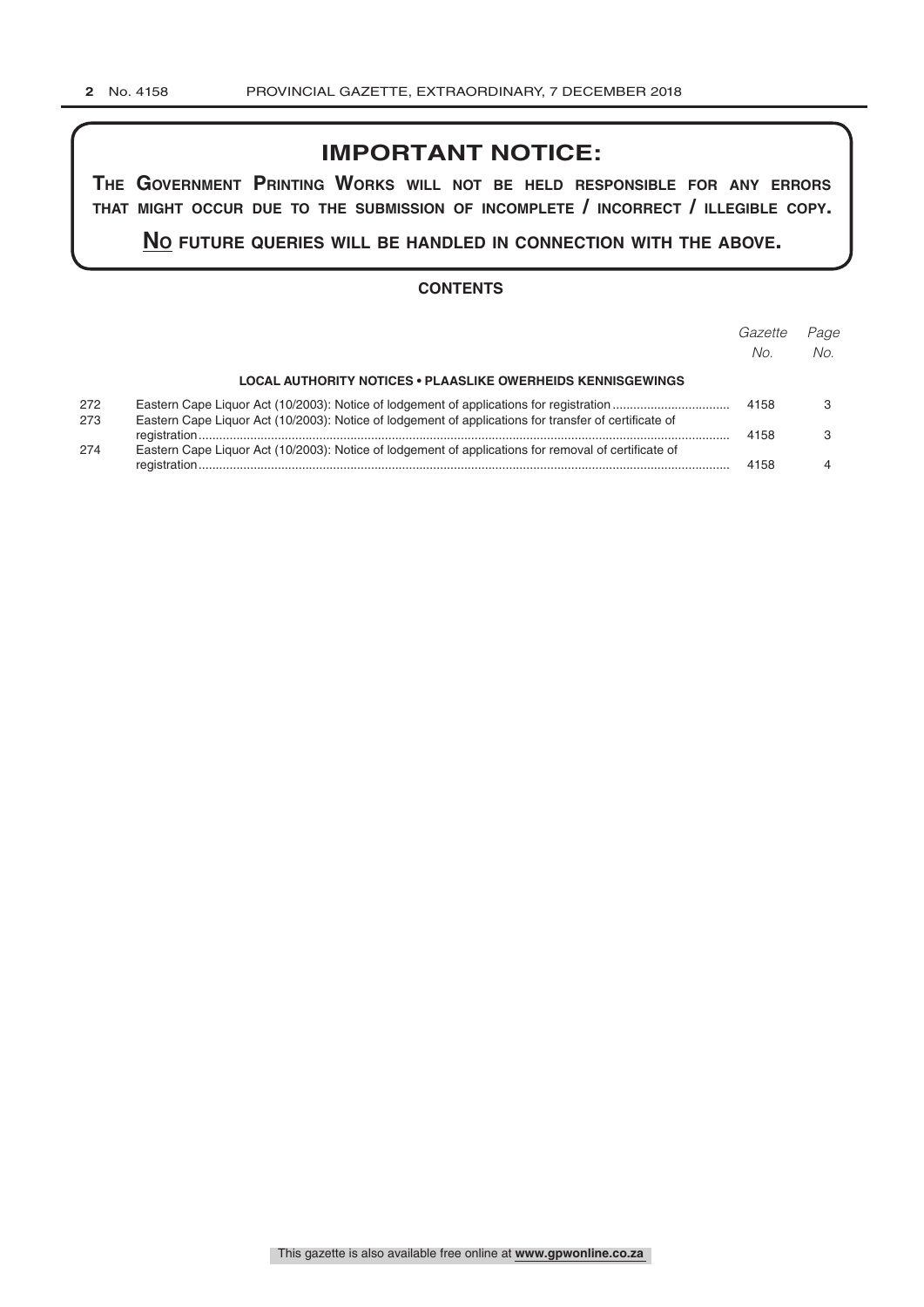# Local Authority Notices • Plaaslike Owerheids Kennisgewings

## **LOCAL AUTHORITY NOTICE 272 OF 2018**

1. VIII-V<br>1. CM3  $\ln$ ca 4 (1)

EASTERN CAPE LIQUOR ACT, 2003 (Act No. 10 of 2003) NOTICE OF LODGEMENT OF APPLICATIONS FOR REGISTRATION

Notice is hereby given that the applications for registration, particulars of which appear in the Schedule hereunder, have been lodged with the Board. Interested parties may, free of charge, inspect any application which appears in the Schedule hereunder and may within twenty one days of this notice, lodge with the Board written representations in support of, or written objections. LERATO RADIKOANYANA EASTERN CAPE LIQUOR BOARD 06 December 2018 SCHEDULE

| <b>Application Number</b> |                  |                                                          |                                     |                                 |                                                                                               |  |
|---------------------------|------------------|----------------------------------------------------------|-------------------------------------|---------------------------------|-----------------------------------------------------------------------------------------------|--|
|                           |                  | Name and number of<br>Ward                               | Kind of registration<br>applied for | Kind of<br>liquor to be<br>sold | Name under which business is to be<br>conducted and particulars of the erf,<br>street or farm |  |
| $\mathbf{1}$ .            | REF6105060822088 | Ward 39 Buffalo City<br><b>Metropolitan Municipality</b> | On and Off<br>Consumption           | All kinds                       | White House Tavern, Kwalini Location, King<br>Williams Town, 5600                             |  |
| 2.                        | REF7411075003089 | Ward 9 Walter Sisulu<br><b>Local Municipality</b>        | Off Consumption                     | All kinds                       | Grey Street Liguors, Shop 22, 13 Grey<br>Street, Aliwal North, 9750                           |  |
| 3.                        | REF7602022211086 | Ward 10 Raymond Mhlaba<br><b>Local Municipality</b>      | On and Off<br>Consumption           | All kinds                       | Sintombi Bizwaphi - Gotshane, Gitton<br>Location, Alice, 5700                                 |  |
| 4.                        | REF7009170415081 | Ward 6 King Sabata<br>Dalindyebo Local<br>Municipality   | On and Off<br>Consumption           | All kinds                       | Glenzoe, 92 Sutherland Street, IDK<br>Building, Mthatha, 5100                                 |  |
| 5.                        | REF7606185021083 | Ward 7 Dr Beyers Naude<br><b>Local Municipality</b>      | On and Off<br>Consumption           | All kinds                       | Kransplaas Boerdery, No. 426 Part 8 of<br>Farm Klipdrift, Graaf - Reinet, 6280                |  |

# **LOCAL AUTHORITY NOTICE 273 OF 2018**

Form 9<br>Best 44.4411 Reg 11(1)]

EASTERN CAPE LIQUOR ACT, 2003 (Act No. 10 of 2003)

### NOTICE OF LODGEMENT OF APPLICATIONS FOR TRANSFER OF CERTIFICATE OF REGISTRATION

Notice is hereby given that the applications for transfer of certificates of registration, particulars of which appear in the Schedule hereunder, have been lodged with the Board.

Interested parties may, free of charge, inspect any application which appears in the Schedule hereunder and may within twenty one days of this notice, lodge with the Board written representations in support of, or written objections.

LERATO RADIKOANYANA EASTERN CAPE LIQUOR BOARD 06 December 2018

### SCHEDULE

|                           | Particulars of certificate of<br>Name and number<br>of Ward<br>registration |                                                                  |                                                         | <b>Particulars of</b><br>prospective holder of<br>certificate of registration |  |
|---------------------------|-----------------------------------------------------------------------------|------------------------------------------------------------------|---------------------------------------------------------|-------------------------------------------------------------------------------|--|
| <b>Application Number</b> |                                                                             |                                                                  | Particulars of holder of<br>certificate of registration |                                                                               |  |
| ECP24676/91447/OO         | Ward 6 Sundays<br><b>River Valley Local</b><br>Municipality                 | Cuisine<br>House,<br>Guest<br>Cosmos<br>Main Road, Sunland, 6115 | Jacomina De Ridder                                      | H.H.H. Potgieter for Nomic<br>48 CC                                           |  |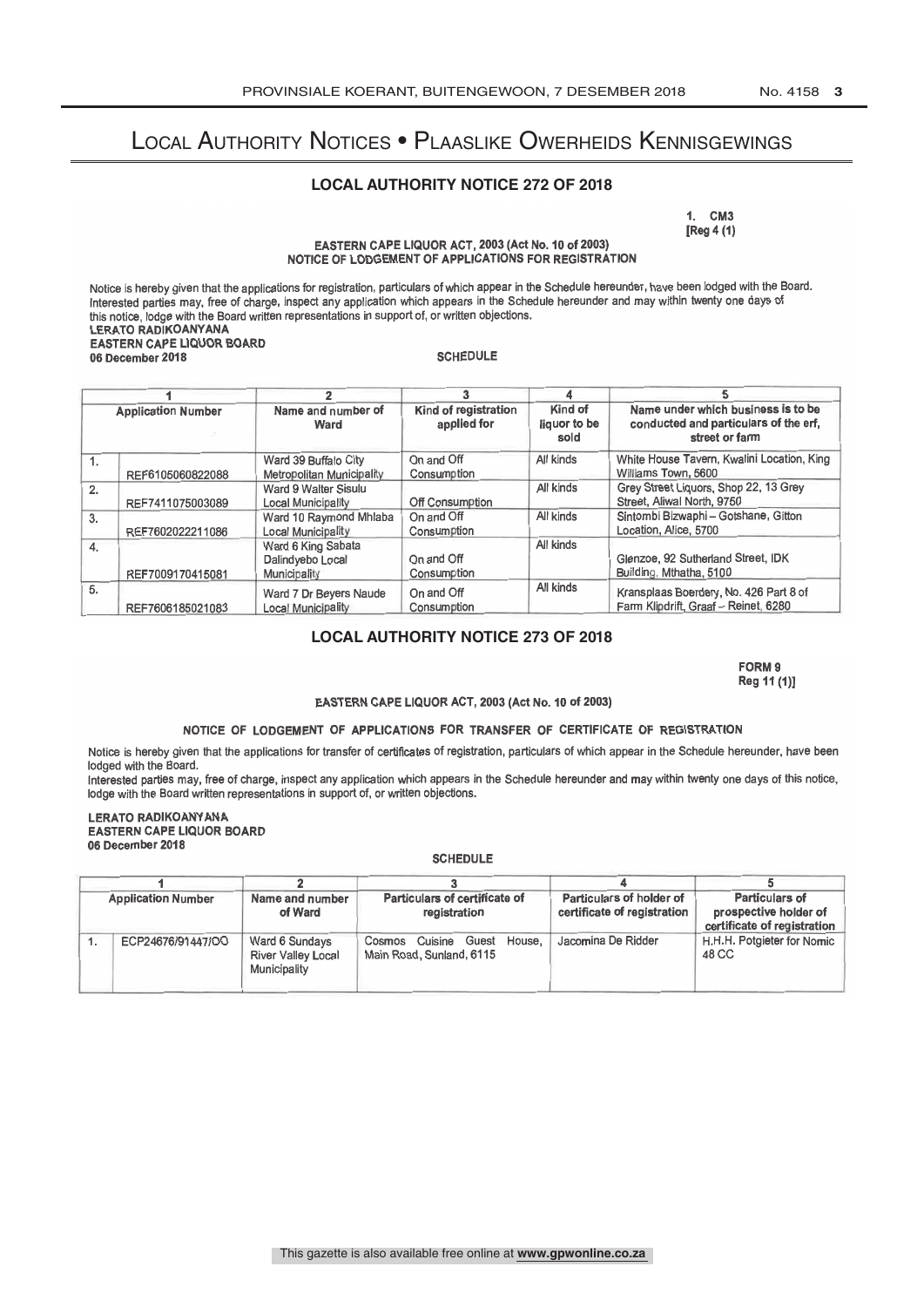## **LOCAL AUTHORITY NOTICE 274 OF 2018**

FORM 13  $\mathbf{F}$ 

#### EASTERN CAPE LIQUOR ACT, 2003 (Act No. 10 of 2003)

NOTICE OF LODGEMENT OF APPLICATIONS FOR REMOVAL OF CERTIFICATE OF REGISTRATION

Notice is hereby given that the applications for removal of certificates of registration, particulars of which appear in the Schedule hereunder, have been lodged with the Board. lodged with the Board.

Interested parties may, free of charge, inspect any application which appears in the Schedule hereunder and may within twenty one days of this notice, lodge with the Board written representations in support of, or written objections.

LERATO RADIKOANYANA 06 December 2018

| <b>Application Number</b> |                   |                                                               |                                                                                                       |                                                                      | <b>Particulars of the</b><br>proposed premises                                               |  |
|---------------------------|-------------------|---------------------------------------------------------------|-------------------------------------------------------------------------------------------------------|----------------------------------------------------------------------|----------------------------------------------------------------------------------------------|--|
|                           |                   | Name and number of<br>Ward                                    | Particulars of certificate of<br>registration                                                         | <b>Particulars of</b><br>holder of<br>certificate of<br>registration |                                                                                              |  |
|                           | ECP16188/90454/OF | Nelson Mandela<br>Ward 11<br><b>Metropolitan Municipality</b> | Tops @ Gelvandale, Erf 5480<br>Road,<br>Stanford<br>&<br>5481.<br>Gelvandale, Port Elizabeth,<br>6001 | The<br>Spar<br><b>Group Limited</b>                                  | Tops @ Gelvandale, Erf<br>5480 & 5481, Stanford<br>Road, Gelvandale, Port<br>Elizabeth, 6001 |  |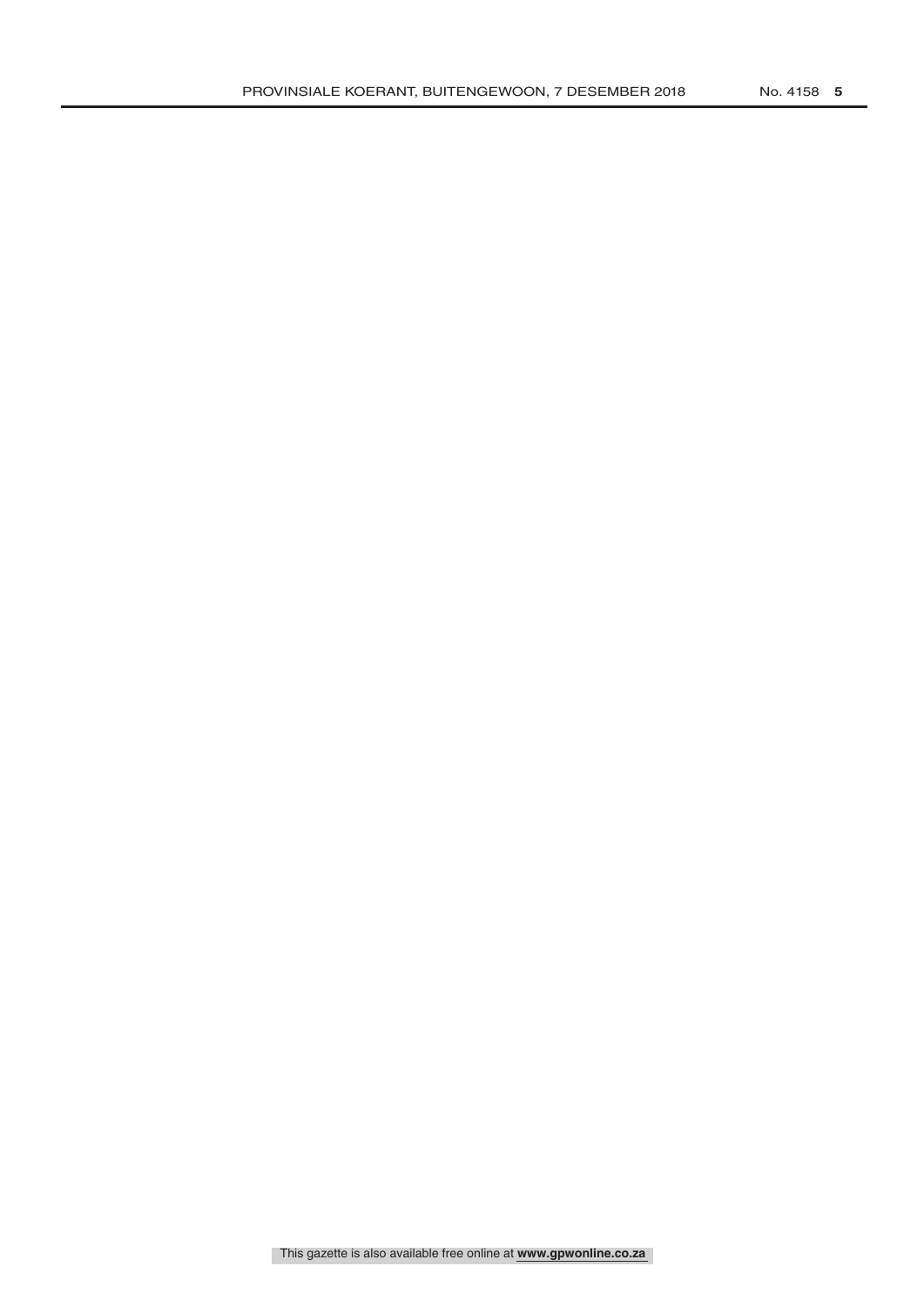This gazette is also available free online at **www.gpwonline.co.za**